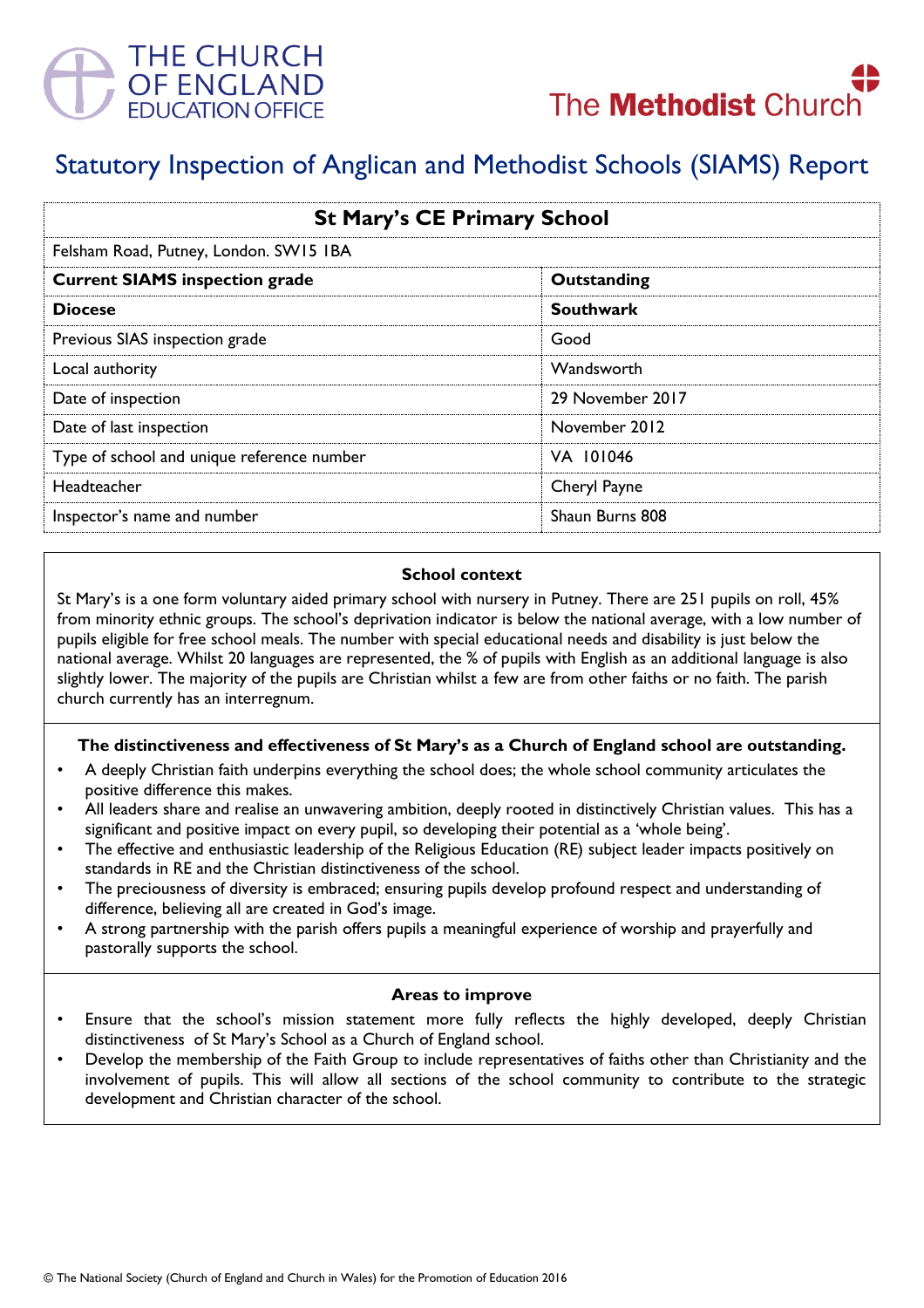## **The school, through its distinctive Christian character, is outstanding at meeting the needs of all learners**

St Mary's provides an education of the highest quality, shaped by a deep Christian faith, to all pupils. The school community unites in understanding and this is what makes it the unique and effective school that it is. Academic standards sit alongside personal development, developed equally for each pupil. Academic progress for all pupils is highly successful, with attainment at or above national expectation, as attention is given to the learning journey of each individual, with tailored support provided as needed. This ensures each one is fulfilling their God-given potential. Attendance is very good, pupil exclusion extremely rare. Responsibility for each child, stemming from the school's ethos, consistently informs any decisions. The committed and insightful headteacher believes that 'every child is made in the image of God, they are uniquely individual and valuable.'

Confident and well-balanced pupils live out distinctively Christian values, not least, humility. They display exemplary behaviour. This community holds strong to its Christian foundation and, in particular, understands the theology of welcome. Adaptations enable all pupils to access school life whatever their needs. All are received warmly, following the example of Jesus. Parents speak of the school being a safety net for their children, building up lost trust when families experience relational difficulties. This is firmly attributed to the school being a Christian community of love. Children provide an example to them in the way to live, from what they have 'caught' from being part of St Mary's. Family groups help to cultivate caring relationships between older and younger pupils. These are also aided by pupiloperated initiatives such as Playground Pals and Play Leaders. Anti-Bullying Ambassadors raise awareness and offer support to combat bullying in all forms. Pupils say, 'We really try and take the word of God and incorporate it into our school.'

Everyone has a shared understanding of spiritual development, with each individual being allowed to flourish spiritually in their own way and in their own time. Quality opportunities, informed by an inclusive Christian dimension, feature across the curriculum and wider school life. Pupils respond thoughtfully and creatively. Many opportunities for moral, social and cultural development are provided. The school's Christian values guide and enhance choices of partnerships in the wider community such as 'Diversity Role Models'. The school successfully prioritises diversity awareness, not in a tokenistic way, but as part of the fabric of St Mary's. One parent commented 'There is a love for humanity.'

Through national and international links, such as the annual enterprise project created to support Christian Aid, pupils understand that Christianity is multi-cultural. Putting faith into action through charitable support, a pupil said, 'It is important that we be aware those less fortunate than ourselves.'

RE is integral to the life of St Mary's and it makes a significant contribution to the distinctive Christian character of the school. Pupils learn well and are challenged in their thinking. Since their previous inspection, the school has undertaken a process involving a range of stakeholders to develop its mission statement, vision and values. This has successfully helped in the explicitness of how it operates. However, these no longer do justice in fully showing the outstanding way in which the school lives by its Christian distinctiveness. Equally, they do not yet portray the transformational impact that the school makes, nor its hope for future developments.

## **The impact of collective worship on the school community is outstanding.**

Collective Worship is clearly lived out through the whole school experience at St Mary's. All attend worship and speak personally of its value. This lasting impact is clearly discernible in all relationships and other dimensions of the school community. One parent said about the weekly Family Worship, 'If you go in low, you feel high when you come out.'

Mirroring the school's inclusiveness, worship is invitational and has a bold Christian foundation with structure shaped in Anglican liturgy. The Bible is given a key role, as the source of Christian teaching, unpacking the school's values. Original and relevant themes are carefully planned between school and clergy. This offers pupils the chance to explore faith through the Church seasons and a variety of worship styles. As a result, worship has a profound impact on pupils and staff in the way they respond to living out God's word, following the role-model of Jesus. A pupil appreciated this, articulating that it was good '. . . to have God to believe in.'

On the day of the inspection, contemplative music and lit candles evoked a deeply reflective setting. Pupils and staff were enabled to think about 'O is for Ordinary,' as part of an A-Z of Advent. In the concept of Jesus being born for the ordinary, they reflected on when they had felt God in the ordinary. Worship takes place in a range of groupings and settings, but core expectations ensure that all worship is of quality. The value of prayer contributes to pupils' spiritual journey. Many opportunities for offering prayer and worship are woven throughout school life. Pupils are confident in planning and leading acts of worship. A half-termly Eucharist takes place with Key Stage 2. In the Summer this is a joint service with a neighbouring Church of England school. This enhances understanding of Anglican liturgy. Familiarity with God as Father, Son and Holy Spirit means that pupils understand The Trinity in an age-appropriate way. A strong partnership between the school and local clergy supports the school in planning and